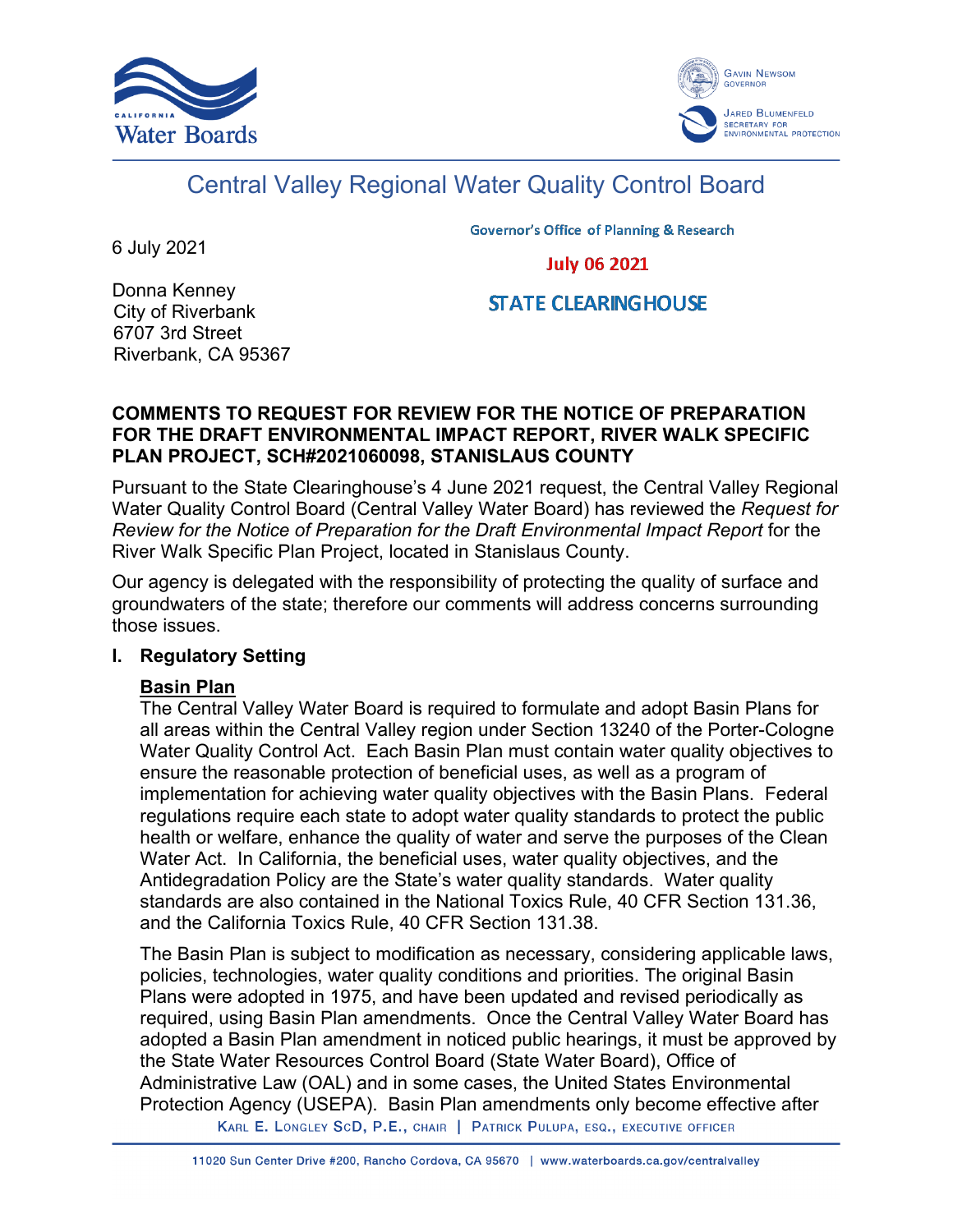they have been approved by the OAL and in some cases, the USEPA. Every three (3) years, a review of the Basin Plan is completed that assesses the appropriateness of existing standards and evaluates and prioritizes Basin Planning issues. For more information on the *Water Quality Control Plan for the Sacramento and San Joaquin River Basins*, please visit our website:

[http://www.waterboards.ca.gov/centralvalley/water\\_issues/basin\\_plans/](http://www.waterboards.ca.gov/centralvalley/water_issues/basin_plans/)

#### **Antidegradation Considerations**

All wastewater discharges must comply with the Antidegradation Policy (State Water Board Resolution 68-16) and the Antidegradation Implementation Policy contained in the Basin Plan. The Antidegradation Implementation Policy is available on page 74 at:

https://www.waterboards.ca.gov/centralvalley/water\_issues/basin\_plans/sacsjr\_2018 05.pdf

In part it states:

*Any discharge of waste to high quality waters must apply best practicable treatment or control not only to prevent a condition of pollution or nuisance from occurring, but also to maintain the highest water quality possible consistent with the maximum benefit to the people of the State.*

*This information must be presented as an analysis of the impacts and potential impacts of the discharge on water quality, as measured by background concentrations and applicable water quality objectives.*

The antidegradation analysis is a mandatory element in the National Pollutant Discharge Elimination System and land discharge Waste Discharge Requirements (WDRs) permitting processes. The environmental review document should evaluate potential impacts to both surface and groundwater quality.

#### **II. Permitting Requirements**

### **Pesticide Discharge Permits**

If the proposed project involves the application of pesticides at, near, or over waters of the United States that could result in the discharge of pollutants, the proposed project will require coverage under one or more of the State Water Resources Control Board (State Water Board) National Pollutant Discharge Elimination System (NPDES) Pesticide Permits. For more information regarding the Pesticides Permits, visit the State Water Board website at:

https://www.waterboards.ca.gov/water\_issues/programs/npdes/pesticides/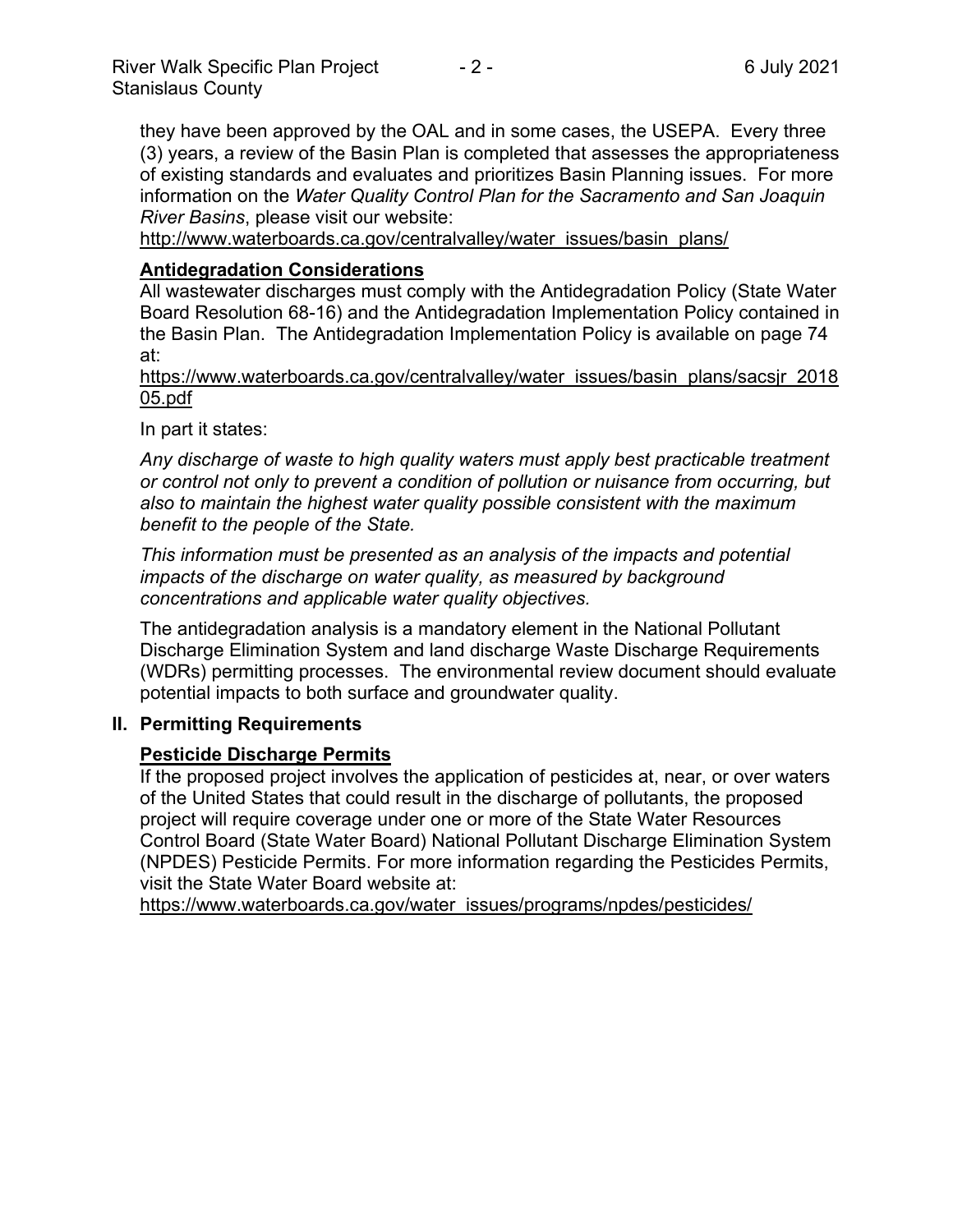## **Construction Storm Water General Permit**

Dischargers whose project disturb one or more acres of soil or where projects disturb less than one acre but are part of a larger common plan of development that in total disturbs one or more acres, are required to obtain coverage under the General Permit for Storm Water Discharges Associated with Construction and Land Disturbance Activities (Construction General Permit), Construction General Permit Order No. 2009-0009-DWQ. Construction activity subject to this permit includes clearing, grading, grubbing, disturbances to the ground, such as stockpiling, or excavation, but does not include regular maintenance activities performed to restore the original line, grade, or capacity of the facility. The Construction General Permit requires the development and implementation of a Storm Water Pollution Prevention Plan (SWPPP). For more information on the Construction General Permit, visit the State Water Resources Control Board website at:

[http://www.waterboards.ca.gov/water\\_issues/programs/stormwater/constpermits.sht](http://www.waterboards.ca.gov/water_issues/programs/stormwater/constpermits.shtml) [ml](http://www.waterboards.ca.gov/water_issues/programs/stormwater/constpermits.shtml)

### **Phase I and II Municipal Separate Storm Sewer System (MS4) Permits[1](#page-2-0)**

The Phase I and II MS4 permits require the Permittees reduce pollutants and runoff flows from new development and redevelopment using Best Management Practices (BMPs) to the maximum extent practicable (MEP). MS4 Permittees have their own development standards, also known as Low Impact Development (LID)/postconstruction standards that include a hydromodification component. The MS4 permits also require specific design concepts for LID/post-construction BMPs in the early stages of a project during the entitlement and CEQA process and the development plan review process.

For more information on which Phase I MS4 Permit this project applies to, visit the Central Valley Water Board website at:

http://www.waterboards.ca.gov/centralvalley/water\_issues/storm\_water/municipal\_p ermits/

For more information on the Phase II MS4 permit and who it applies to, visit the State Water Resources Control Board at:

http://www.waterboards.ca.gov/water\_issues/programs/stormwater/phase\_ii\_munici pal.shtml

<span id="page-2-0"></span><sup>&</sup>lt;sup>1</sup> Municipal Permits = The Phase I Municipal Separate Storm Water System (MS4) Permit covers medium sized Municipalities (serving between 100,000 and 250,000 people) and large sized municipalities (serving over 250,000 people). The Phase II MS4 provides coverage for small municipalities, including non-traditional Small MS4s, which include military bases, public campuses, prisons and hospitals.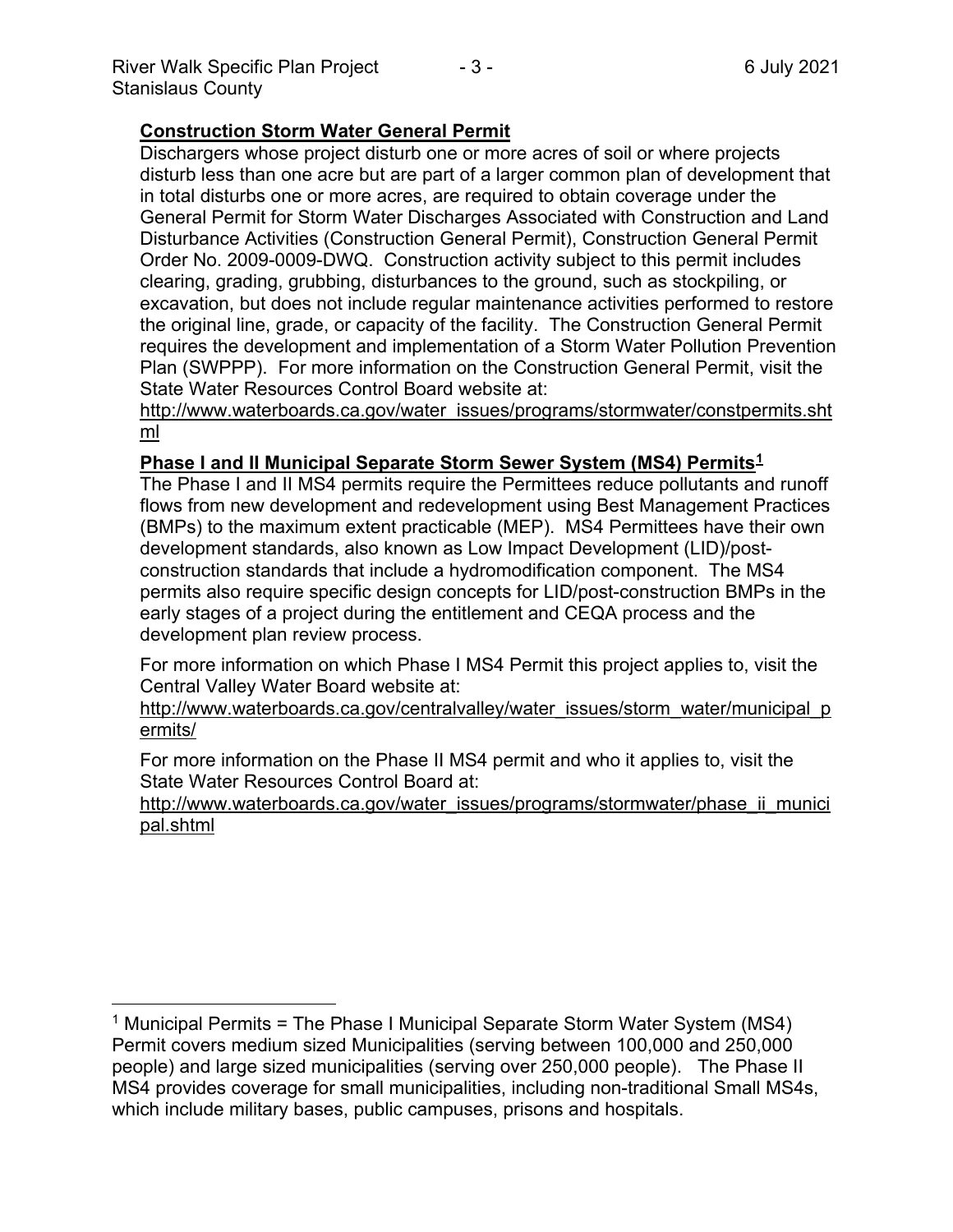Storm water discharges associated with industrial sites must comply with the regulations contained in the Industrial Storm Water General Permit Order No. 2014- 0057-DWQ. For more information on the Industrial Storm Water General Permit, visit the Central Valley Water Board website at:

http://www.waterboards.ca.gov/centralvalley/water\_issues/storm\_water/industrial\_ge neral\_permits/index.shtml

## **Clean Water Act Section 404 Permit**

If the project will involve the discharge of dredged or fill material in navigable waters or wetlands, a permit pursuant to Section 404 of the Clean Water Act may be needed from the United States Army Corps of Engineers (USACE). If a Section 404 permit is required by the USACE, the Central Valley Water Board will review the permit application to ensure that discharge will not violate water quality standards. If the project requires surface water drainage realignment, the applicant is advised to contact the Department of Fish and Game for information on Streambed Alteration Permit requirements. If you have any questions regarding the Clean Water Act Section 404 permits, please contact the Regulatory Division of the Sacramento District of USACE at (916) 557-5250.

## **Clean Water Act Section 401 Permit – Water Quality Certification**

If an USACE permit (e.g., Non-Reporting Nationwide Permit, Nationwide Permit, Letter of Permission, Individual Permit, Regional General Permit, Programmatic General Permit), or any other federal permit (e.g., Section 10 of the Rivers and Harbors Act or Section 9 from the United States Coast Guard), is required for this project due to the disturbance of waters of the United States (such as streams and wetlands), then a Water Quality Certification must be obtained from the Central Valley Water Board prior to initiation of project activities. There are no waivers for 401 Water Quality Certifications. For more information on the Water Quality Certification, visit the Central Valley Water Board website at: https://www.waterboards.ca.gov/centralvalley/water\_issues/water\_quality\_certificatio n/

## **Waste Discharge Requirements – Discharges to Waters of the State**

If USACE determines that only non-jurisdictional waters of the State (i.e., "nonfederal" waters of the State) are present in the proposed project area, the proposed project may require a Waste Discharge Requirement (WDR) permit to be issued by Central Valley Water Board. Under the California Porter-Cologne Water Quality Control Act, discharges to all waters of the State, including all wetlands and other waters of the State including, but not limited to, isolated wetlands, are subject to State regulation. For more information on the Waste Discharges to Surface Water NPDES Program and WDR processes, visit the Central Valley Water Board website at:https://www.waterboards.ca.gov/centralvalley/water\_issues/waste\_to\_surface\_wat er/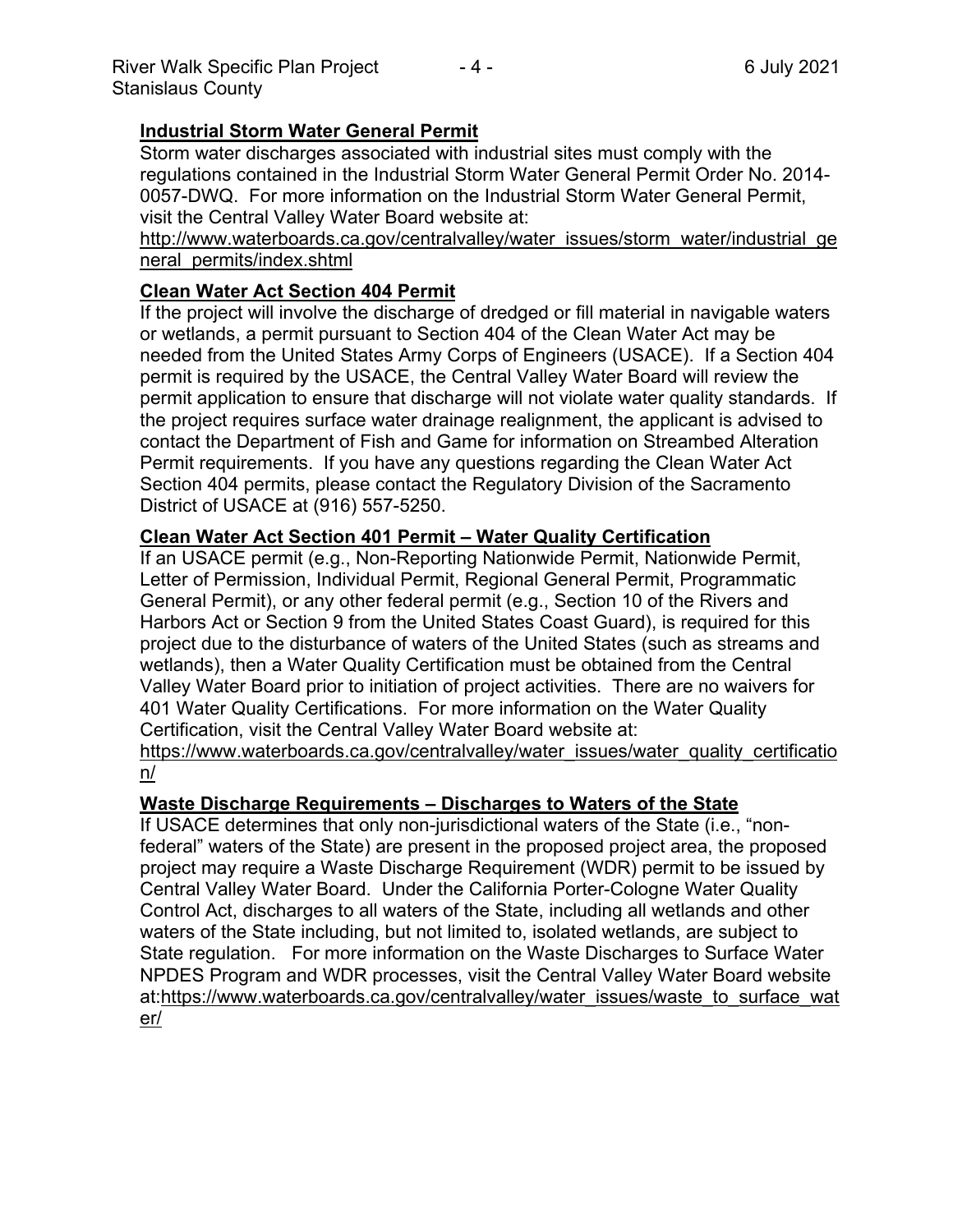Projects involving excavation or fill activities impacting less than 0.2 acre or 400 linear feet of non-jurisdictional waters of the state and projects involving dredging activities impacting less than 50 cubic yards of non-jurisdictional waters of the state may be eligible for coverage under the State Water Resources Control Board Water Quality Order No. 2004-0004-DWQ (General Order 2004-0004). For more information on the General Order 2004-0004, visit the State Water Resources Control Board website at:

https://www.waterboards.ca.gov/board\_decisions/adopted\_orders/water\_quality/200 4/wqo/wqo2004-0004.pdf

## **Dewatering Permit**

If the proposed project includes construction or groundwater dewatering to be discharged to land, the proponent may apply for coverage under State Water Board General Water Quality Order (Low Threat General Order) 2003-0003 or the Central Valley Water Board's Waiver of Report of Waste Discharge and Waste Discharge Requirements (Low Threat Waiver) R5-2018-0085. Small temporary construction dewatering projects are projects that discharge groundwater to land from excavation activities or dewatering of underground utility vaults. Dischargers seeking coverage under the General Order or Waiver must file a Notice of Intent with the Central Valley Water Board prior to beginning discharge.

For more information regarding the Low Threat General Order and the application process, visit the Central Valley Water Board website at:

http://www.waterboards.ca.gov/board decisions/adopted orders/water quality/2003/ wqo/wqo2003-0003.pdf

For more information regarding the Low Threat Waiver and the application process, visit the Central Valley Water Board website at:

https://www.waterboards.ca.gov/centralvalley/board\_decisions/adopted\_orders/waiv ers/r5-2018-0085.pdf

## **Regulatory Compliance for Commercially Irrigated Agriculture**

If the property will be used for commercial irrigated agricultural, the discharger will be required to obtain regulatory coverage under the Irrigated Lands Regulatory Program.

There are two options to comply:

1. **Obtain Coverage Under a Coalition Group.** Join the local Coalition Group that supports land owners with the implementation of the Irrigated Lands Regulatory Program. The Coalition Group conducts water quality monitoring and reporting to the Central Valley Water Board on behalf of its growers. The Coalition Groups charge an annual membership fee, which varies by Coalition Group. To find the Coalition Group in your area, visit the Central Valley Water Board's website at:

https://www.waterboards.ca.gov/centralvalley/water\_issues/irrigated\_lands/regu latory information/for growers/coalition groups/ or contact water board staff at (916) 464-4611 or via email at IrrLands@waterboards.ca.gov.